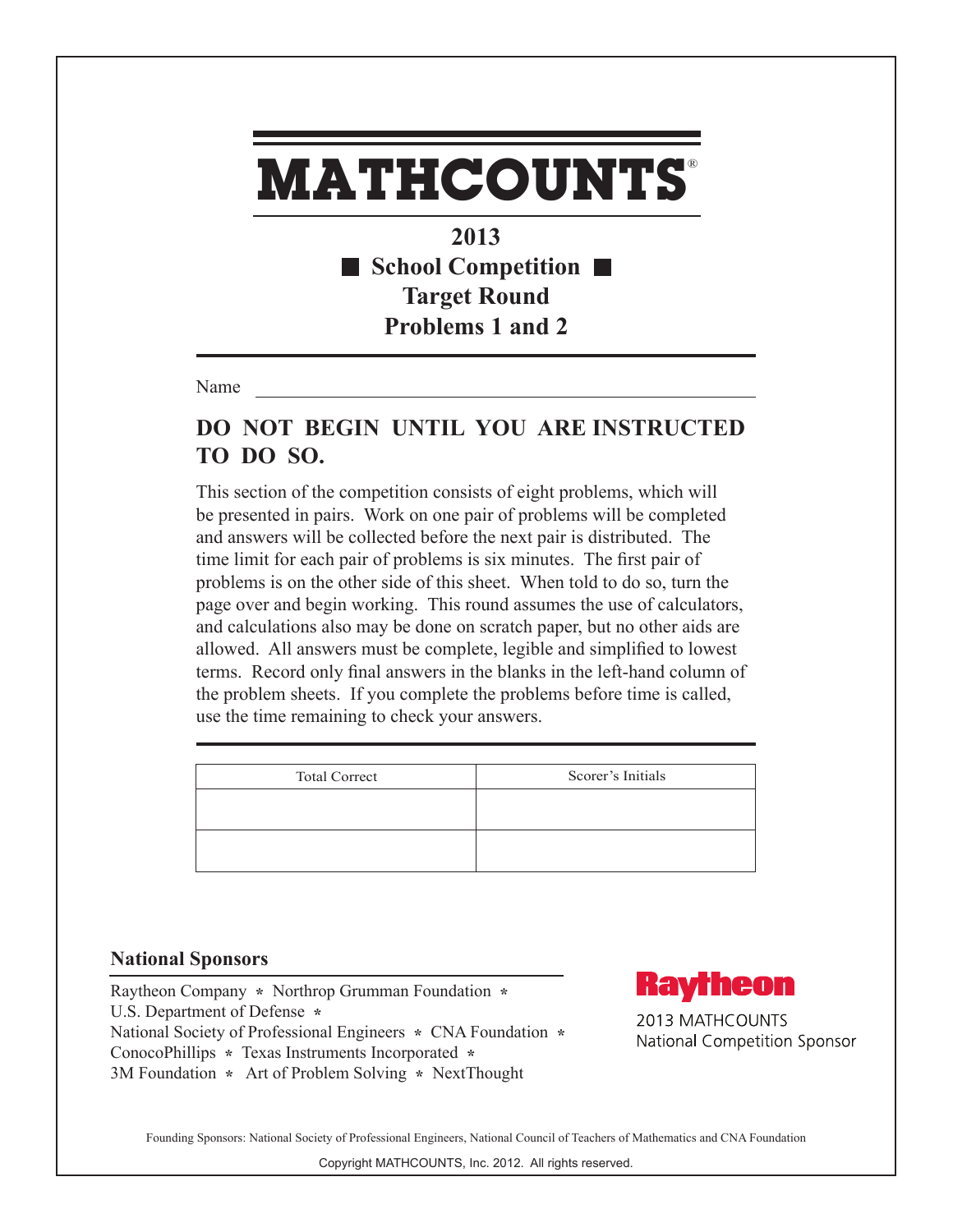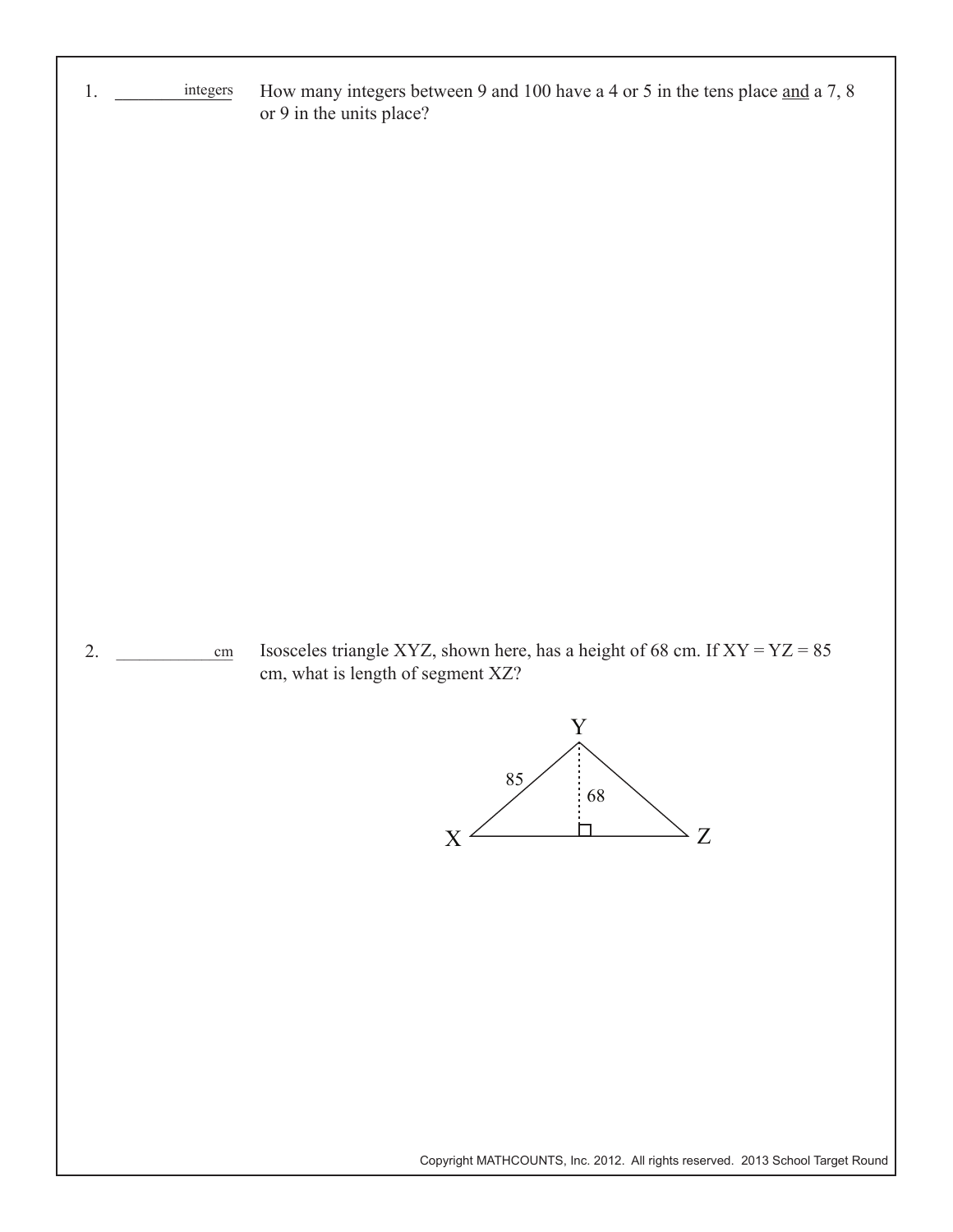**2013 School Competition Target Round Problems 3 and 4**

Name

**DO NOT BEGIN UNTIL YOU ARE INSTRUCTED TO DO SO.**

| <b>Total Correct</b> | Scorer's Initials |
|----------------------|-------------------|
|                      |                   |
|                      |                   |
|                      |                   |

#### **National Sponsors**

Raytheon Company **\*** Northrop Grumman Foundation **\***  U.S. Department of Defense **\***  National Society of Professional Engineers **\*** CNA Foundation **\***  ConocoPhillips **\*** Texas Instruments Incorporated **\*** 3M Foundation **\*** Art of Problem Solving **\*** NextThought



2013 MATHCOUNTS National Competition Sponsor

Founding Sponsors: National Society of Professional Engineers, National Council of Teachers of Mathematics and CNA Foundation

Copyright MATHCOUNTS, Inc. 2012. All rights reserved.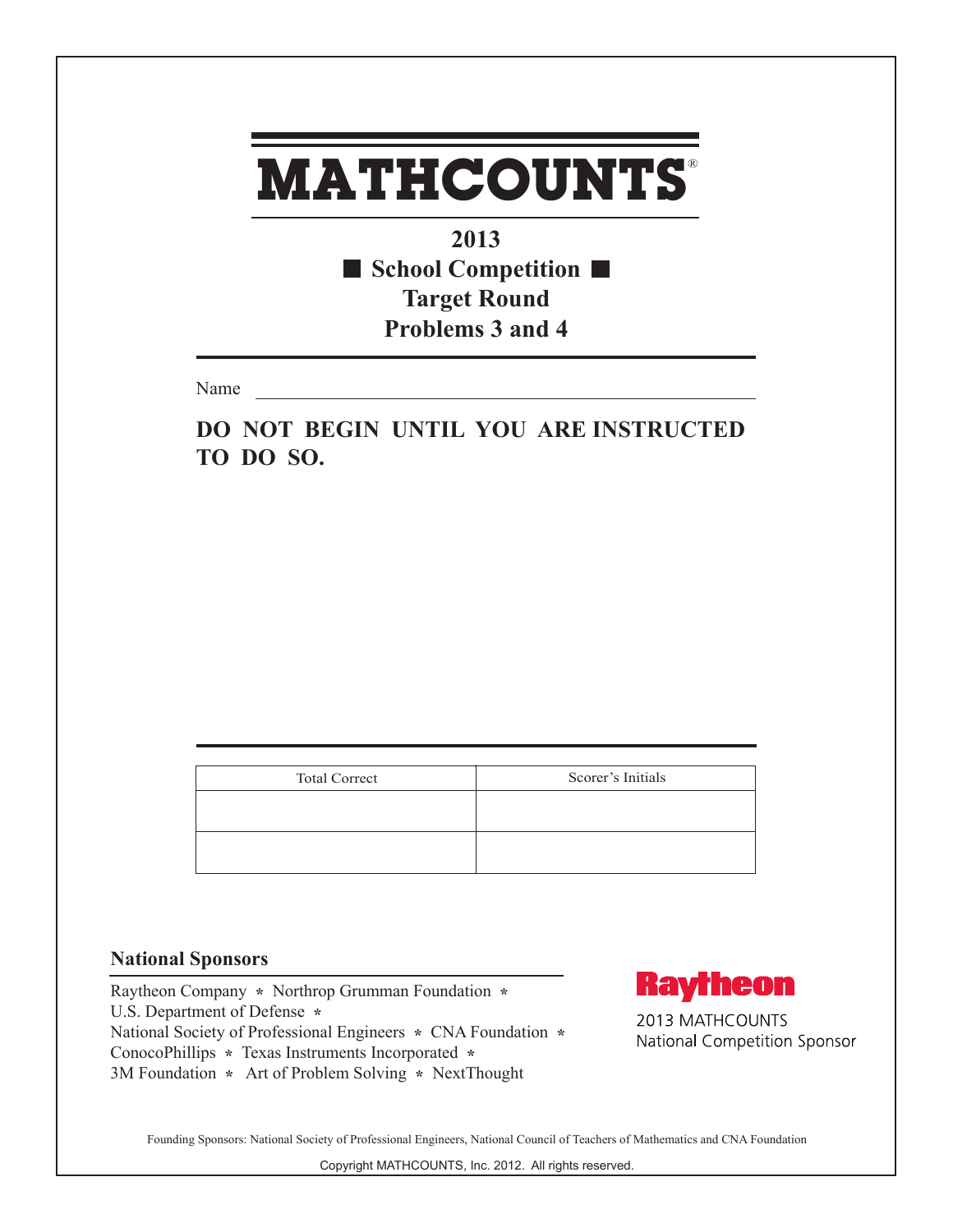3. \_\_\_\_\_\_\_\_\_\_\_\_\_ minutesA laptop computer can run for 3 hours and 40 minutes when the battery has 97% of a full charge. Assuming the battery started with a full charge and decreases at a constant rate, for how many minutes has the computer already been powered on when the battery has 97% of a full charge? Express your answer to the nearest whole number. 

> One-fourth of the spinner shown is painted black, while the rest is painted white. The spinner will be spun five times. What is the probability that the spinner stops in the white section only on the fifth spin and stops in the black section on each of the first four spins? Express your answer as a common fraction.

4. \_\_\_\_\_\_\_\_\_\_\_\_\_



Copyright MATHCOUNTS, Inc. 2012. All rights reserved. 2013 School Target Round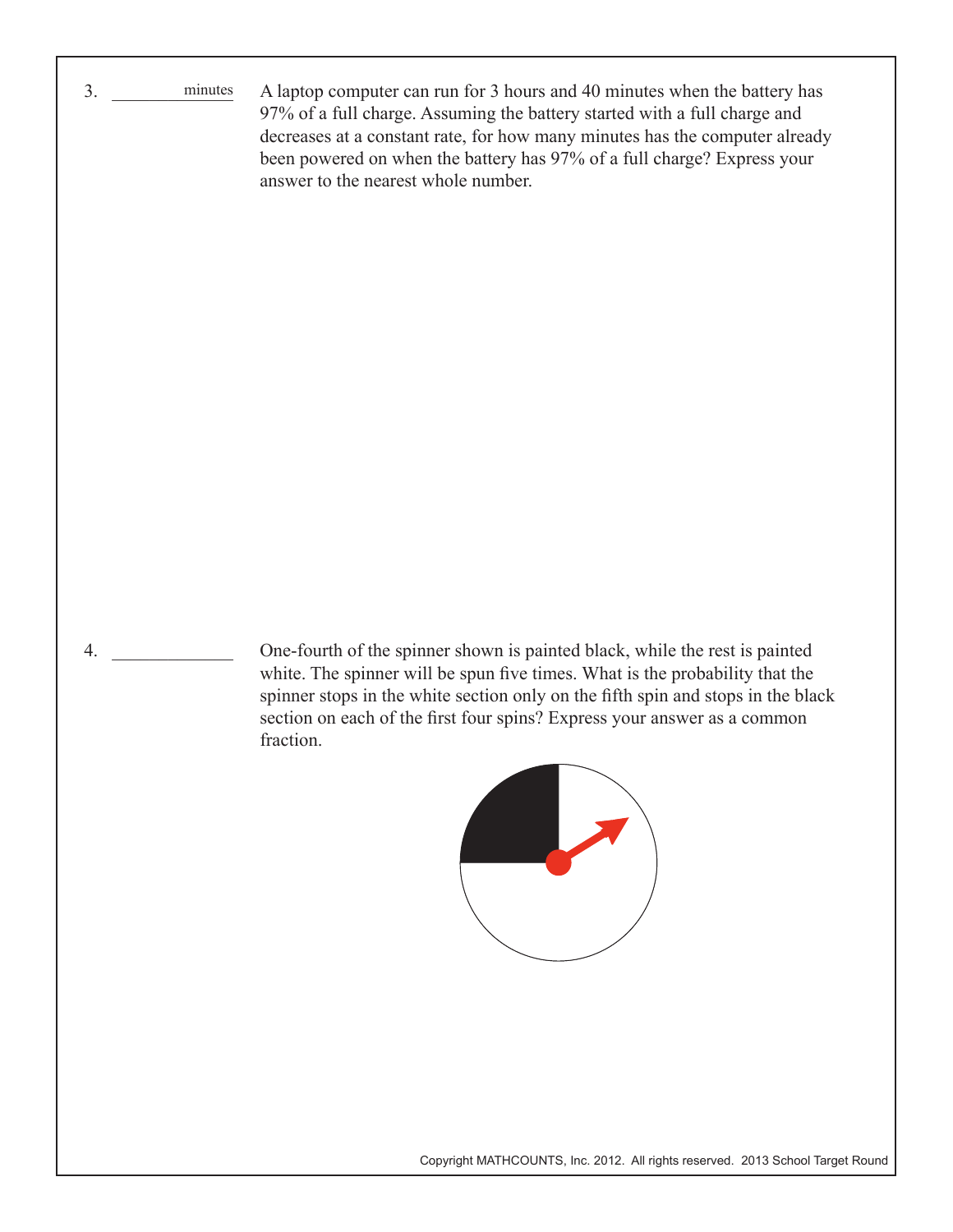**2013** ■ School Competition ■ **Target Round Problems 5 and 6**

Name

**DO NOT BEGIN UNTIL YOU ARE INSTRUCTED TO DO SO.**

| <b>Total Correct</b> | Scorer's Initials |
|----------------------|-------------------|
|                      |                   |
|                      |                   |
|                      |                   |

#### **National Sponsors**

Raytheon Company **\*** Northrop Grumman Foundation **\***  U.S. Department of Defense **\***  National Society of Professional Engineers **\*** CNA Foundation **\***  ConocoPhillips **\*** Texas Instruments Incorporated **\*** 3M Foundation **\*** Art of Problem Solving **\*** NextThought



2013 MATHCOUNTS National Competition Sponsor

Founding Sponsors: National Society of Professional Engineers, National Council of Teachers of Mathematics and CNA Foundation

Copyright MATHCOUNTS, Inc. 2012. All rights reserved.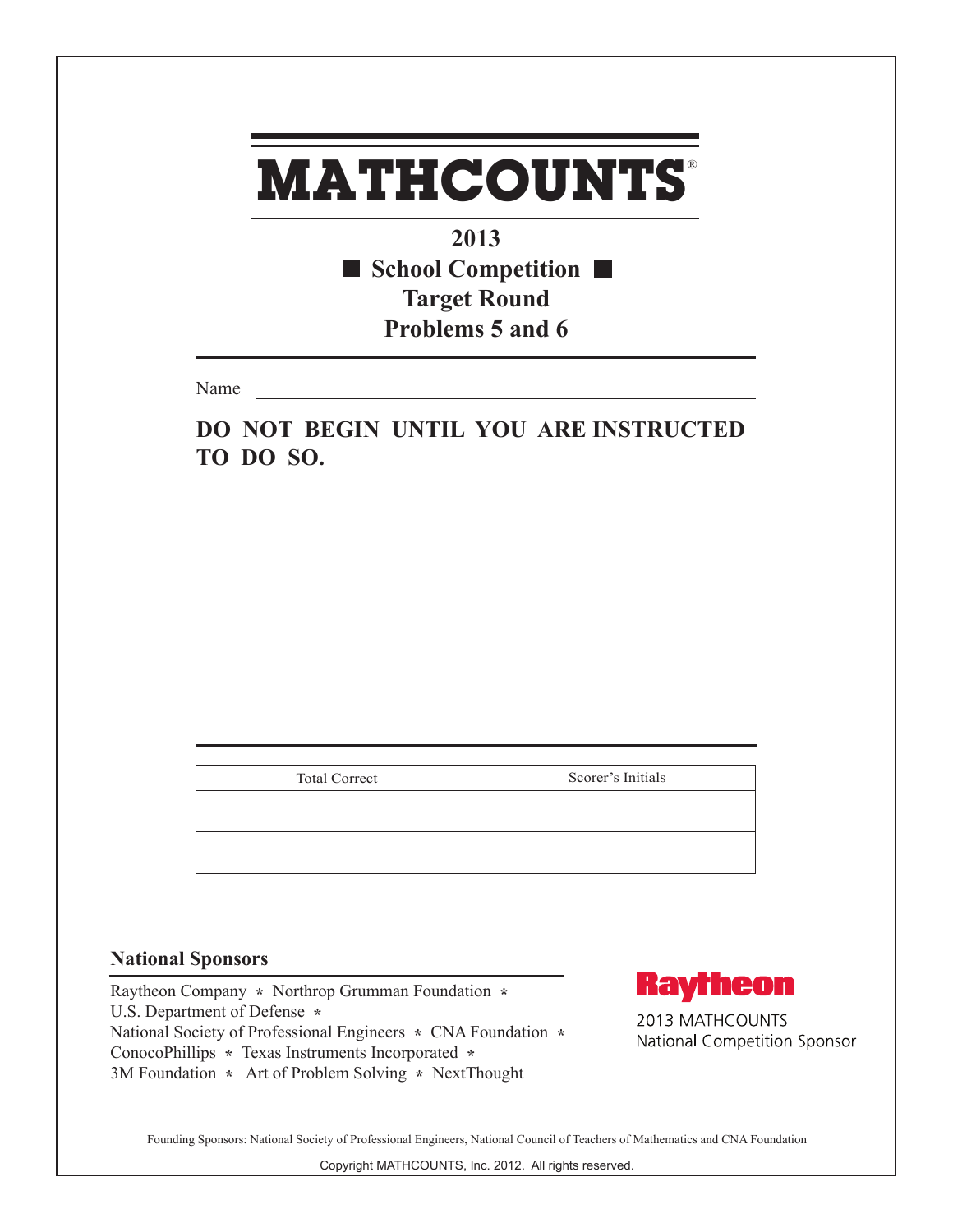| $5.$ $\sqrt{ }$  | If the price of an item is \$51.51, which includes a 6.25% sales tax, what is the<br>price of the item before tax?                                                                                                                                                            |
|------------------|-------------------------------------------------------------------------------------------------------------------------------------------------------------------------------------------------------------------------------------------------------------------------------|
| 6.<br>$\,\rm cm$ | An equilateral triangle is constructed on each side of a square, as shown. All<br>side lengths are 2 cm each. One vertex of each triangle lies on the circle. What<br>is the length of the radius of the circle? Express your answer in simplest radical<br>form.<br>$\Delta$ |
|                  |                                                                                                                                                                                                                                                                               |

Copyright MATHCOUNTS, Inc. 2012. All rights reserved. 2013 School Target Round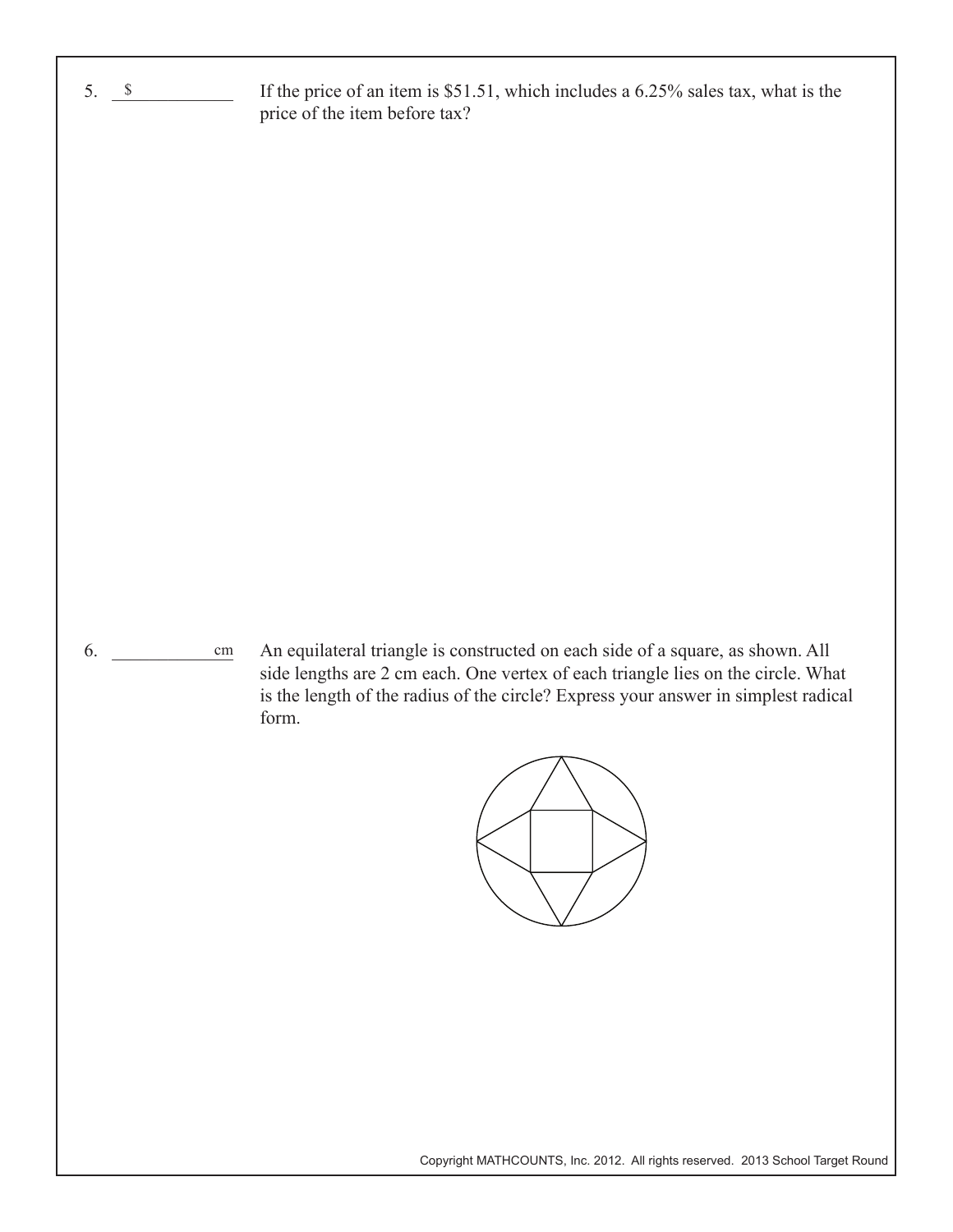**2013** ■ School Competition ■ **Target Round Problems 7 and 8**

Name

**DO NOT BEGIN UNTIL YOU ARE INSTRUCTED TO DO SO.**

| <b>Total Correct</b> | Scorer's Initials |
|----------------------|-------------------|
|                      |                   |
|                      |                   |
|                      |                   |

#### **National Sponsors**

Raytheon Company **\*** Northrop Grumman Foundation **\***  U.S. Department of Defense **\***  National Society of Professional Engineers **\*** CNA Foundation **\***  ConocoPhillips **\*** Texas Instruments Incorporated **\*** 3M Foundation **\*** Art of Problem Solving **\*** NextThought



2013 MATHCOUNTS National Competition Sponsor

Founding Sponsors: National Society of Professional Engineers, National Council of Teachers of Mathematics and CNA Foundation

Copyright MATHCOUNTS, Inc. 2012. All rights reserved.